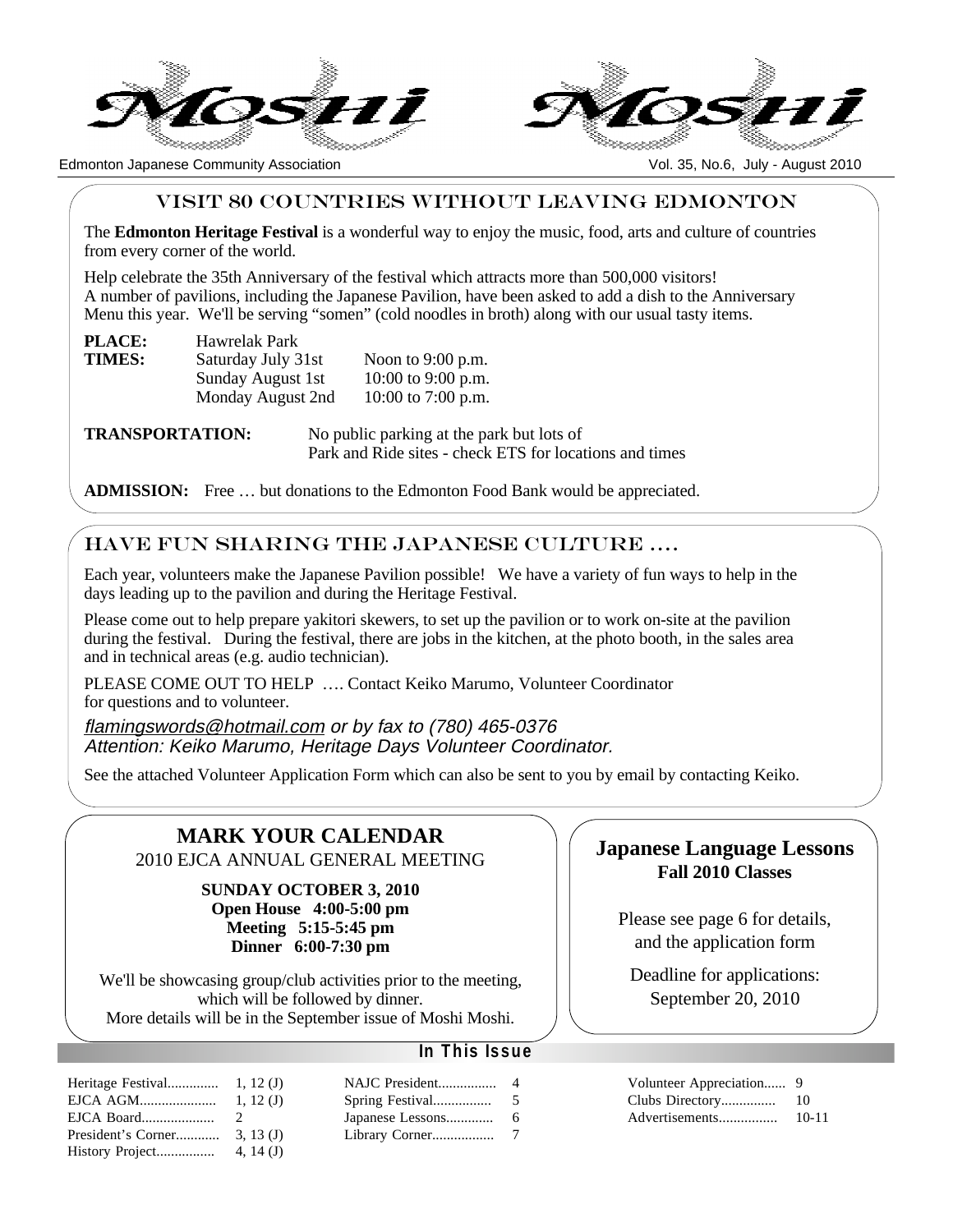# 2009 - 2010 EJCA Board of Directors & Committees

**President** Cathy Tennant - 436-6291 <tennant@shaw.ca>

**1st Vice-President** Sanae Ohki - 459-3862 <sanaeohki@shaw.ca>

**2nd Vice-President** Stephanie Bozzer <sbozzer@telus.net>

**Secretary** Brenda Madsen <brxmbrxm@gmail.com>

**Treasurer** Jim Hoyano - 437-7730 <jkhoyano@shaw.ca>

*Published by*

*Edmonton Japanese Community Association*

*Editorial Address: 6750 - 88 Street Edmonton, Alberta T6E 5H6 Tel: (780) 466-8166 Fax: (780) 465-0376* website: www.ejca.org e-mail: office@ejca.org

*English Section Editor: Jim Hoyano Japanese Section Editor: Yumiko Hoyano*

> *Support Staff: Soly Sawada Daiyo Sawada Tom Nakashima Gong Kiel Bill Kiel*

*"Moshi Moshi is a publication of the Edmonton Japanese Community Association. Its objective is to disseminate information of interest to the Japanese community and those interested in Japanese culture, including announcements of upcoming events.*

**EJCA Board Directors** Erin Munro - 669-9572 <erinmunro03@gmail.com>

Rick Hirata - 438-2747 <rkhirata@shaw.ca

Shiho Asano - 437-2741  $\langle$ sasano@shaw.ca $\rangle$ 

Scott Sutton - 994-6519 <ma-sc@telus.net>

### **Finance Committee**

Cathy Tennant Rick Hirata Jim Hoyano

#### **Library Committees**

Shiho Asano Nancy Cyr David Sulz Sanae Ohki Tom Hyodo Cathy Tennant

**NAJC Liaison** Takashi Ohki

**Culture** Yoshiaki Hirata Daiyo Sawada

**Outreach Program**

Sanae Ohki Ayumi Nagatomi Hiro Kubota Shiho Asano

**MEJCS Liaison** Sanae Ohki

**Joint Committee** Sanae Ohki Cathy Tennant

**Membership Director** Stephanie Bozzer

#### **Garden Committee**

John Priegert Carol Eder Les Dowdell Yumiko Hoyano

**Communications Director** Vacant

**Heritage Festival Liaison** Cathy Tennant

**History Project** Rick Hirata Cathy Tennant Jim Hoyano David Sulz Sanae Ohki

# Deadline for Submissions for the Next Issue (Vol. 36, No. 1) is September 10, 2010

Submission Deadlines for other upcoming issues:

Volume 36, No. 2 - November 15, 2010 Volume 36, No. 3 - January 15, 2011 Volume 36, No. 4 - March 15, 2011 Volume 36, No. 5 - May 15, 2011 Volume 35, No. 6 - July 15, 2011

## EJCA Mission & Vision Statements

### Mission

- To facilitate the development of an inclusive and vibrant Japanese Canadian Community within a multicultural Edmonton.
- To support the objectives of the National Association of Japanese Canadians by promoting respect and harmony among people of various cultures in the Edmonton area.

#### Vision

• A dynamic and evolving community that sustains a sense of well-being built upon awareness of Japanese heritage in Canada.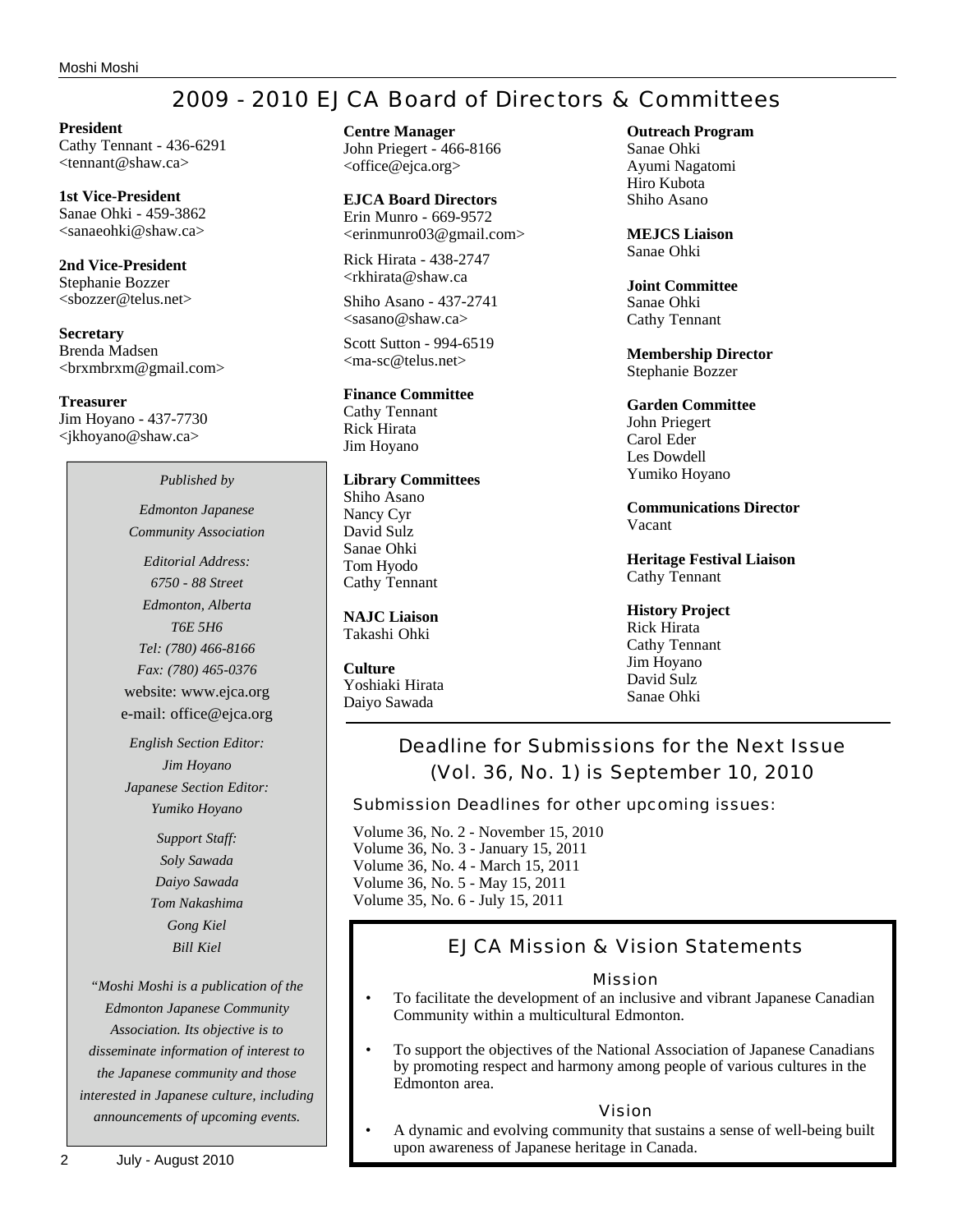# President's Corner

### Cathy Tennant



What strange weather we're having this summer! The only things thriving in my garden are thousands of weeds! As I wonder if there is going to be enough summer sun to strengthen my spindly tomato plants, I realize how quickly time has passed this year.

**The Spring Festival at the** 

**Kurimoto Gardens** was held in June and many EJCA members participated through their clubs and groups. It was a warm, sunny day … perfect for strolling through the gardens and enjoying the many displays and demonstrations that shared various aspects of Japanese culture. There is a separate article in this issue.

#### **Heritage Festival - Yakitori Day - July 24th ; Festival - July 31, August 1 & 2**

Yes, it's that time of year already. The Japanese Pavilion exists only because of the time and effort donated by volunteers (members, non-members, family and friends). It is an exciting, fast-paced, social time to have fun sharing the Japanese culture with the public!

Please don't be shy about volunteering your enthusiasm and skills (see the Moshi Moshi "flyers" for more details). Bring your family and friends … everyone is welcome and we still need lots of help!

#### **The Annual General Meeting (AGM) - afternoon of Sunday October 3, 2010**

I have to confess that prior to the last 5 years, I rarely attended

## **Nominating Committee**

In September 2010, we will be electing the Board for 2010-2011. We need to form a nominating committee that includes one to two EJCA members who are not on the current Board.

We need to have a slate of nominees by mid-August, so this is a short-term committee that will meet until August 10, 2010.

If you are willing to serve on this committee or to be considered for nomination to the Board, please contact Cathy Tennant (436-6291 or tennant@shaw.ca).

The Board is responsible for conducting the business affairs of the Association and consists of not less than five and not more than 13 persons. The term is two years and the officers (President, First Vice-President, Second Vice-President, Secretary and Treasurer) are chosen by the Board from among its own members.

the AGM … and when I did, it was mainly in anticipation of the post-meeting dinner at the Lingnan Gardens. Yes, that's how long ago it was!

After being on the Board for a number of years, I realize how important the AGM is to the continuation of the association. It is an opportunity to get updated on the prior year's activities of the Board and the financial status of EJCA, to contribute opinions and ideas, and to vote on issues that affect the association and its members.

Many may not know that if a vote is to be held, the Bylaws require that we have a minimum of 25 members who are eligible to vote, in attendance. We always vote on the incoming Board members, so without enough members at the AGM, we would not be able to vote in a Board for the next year.

Knowing this, I thank those members who come out to make sure we have a quorum at these important meetings.

Over the past few years, we have attempted to make the afternoon of the AGM a good time to learn more about the association and to meet other members during the meeting, through the AGM-day activities and at the informal dinner following the AGM. Hopefully, the day of the AGM has become more than just another meeting day.

Please come out to join us this year! We plan to showcase the activities of the EJCA-affiliated groups and clubs before the meeting which will be followed by a delicious dinner.

*Enjoy the rest of the summer … and remember that the "sunny" side of all the rain is, your water bill will be lower!*



Awa Odori Dance Group at the KG Spring Festival - June 6, 2010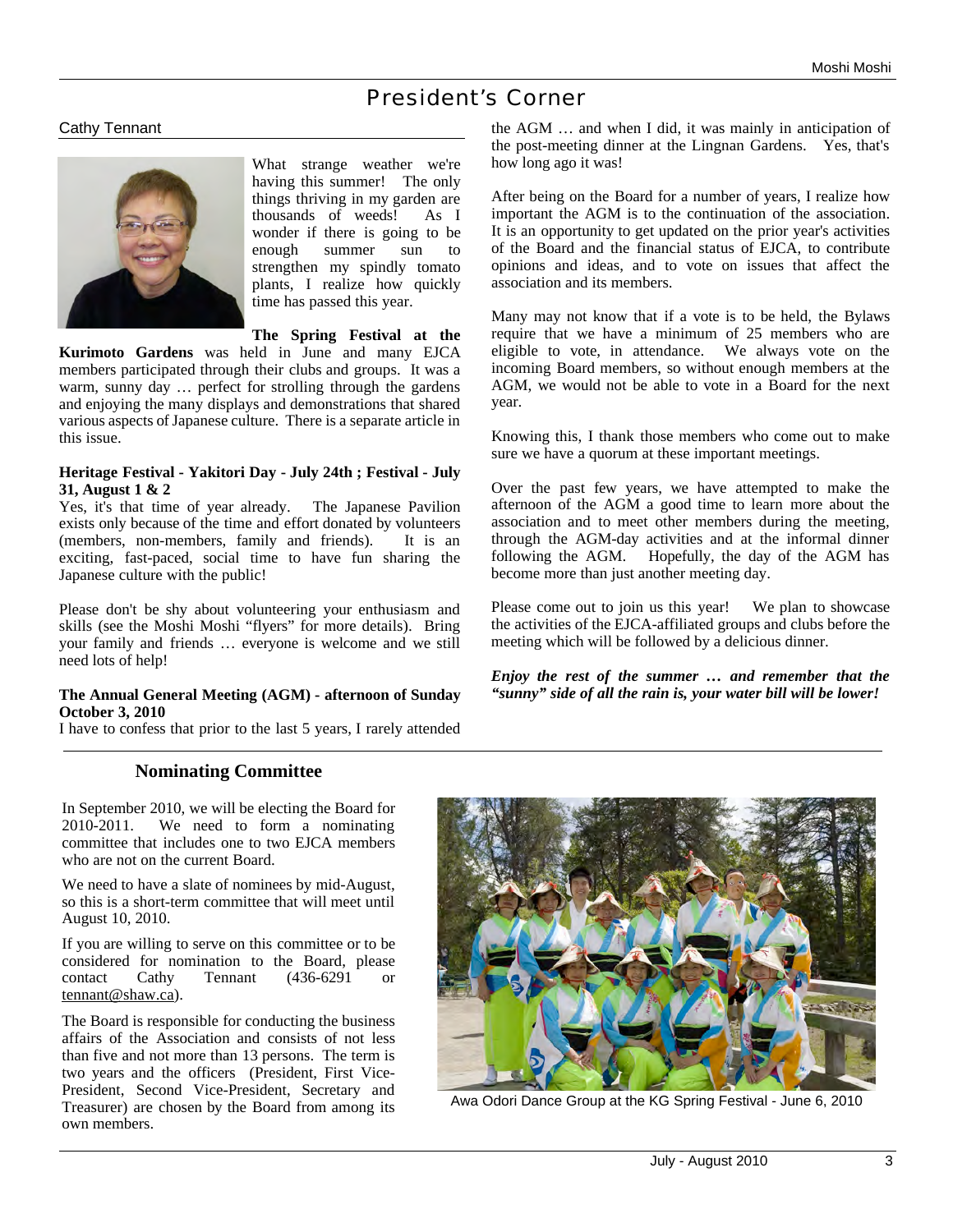# History Project Update

### Rick Hirata

This is the first report of the History Project.

In March, the History Project Committee was pleased to form an interview team of three which started to function immediately. EJCA members are so fortunate to gather these great individuals to form this core team that will work on the project for next 2 years.

The Team and Committee meet on the 2nd and 4th Tuesdays of each month. At the last meeting in June, we completed the first stage of the project with great success, considering we did not have the advantage of documented information or written records.

But this success came mainly from interviews we conducted with many seniors with knowledge about the early immigrants to the Opal area. We want to express our sincere appreciation for the support and cooperation of the many seniors who agreed to be interviewed and help identify people in early photographs. We will still meet during summer months and the 2nd stage will kick off in September. We will be contacting EJCA members and non-members as well, as we start to focus on the Edmonton area.

The EJCA history project is aimed at collecting and recording historical information and physical materials (photos,etc) of the past and present, for the future generations. We welcome EJCA members' support and opinions.

| Core Team: | David Sulz, Consultant; Suzuko (Sue) Shigemitsu; Midori Uehara |
|------------|----------------------------------------------------------------|
| Committee: | Rick Hirata, Chair; Sanae Ohki; Jim Hoyano; Cathy Tennant      |

## NAJC President's Report

#### Terumi Kuwada

The NAJC office has moved again, to a temporary office space in downtown Winnipeg. This move was prompted by a change of ownership of our previous location of 1 - 222 Osborne St., which resulted in a significant increase of the rent and a long term lease. The next step will be to establish a committee to research the options for a permanent office space. Your comments and suggestions are most welcome. Our new address is : 3rd Floor, 207 Donald Street, Winnipeg, MB. R3C 1M5 effective July 1, 2010.

The Truth & Reconciliation Commission had its first hearing in Winnipeg on June 16-19. Art Miki, Keiko Miki and I volunteered at the event, which was well attended by many folks from all over the province and country. Although the weather impacted on some of the programming, it was nonetheless a significant occasion for many survivors of the Residential School System to tell their stories, often for the first time to an attentive audience.

The NAJC was involved in conversational cafes with the Canadian Muslim Leadership Institute (CMLI) in May and June. Other communities that participated in a unique leadership program, included the Mennonite Central Committee, delegates from the Caribbean community and the Aboriginal community. The CMLI is committed to networking with various ethnic communities to assist young people in their communities to develop leadership skills so that they will be contributing to a stronger and more unified country.

The Endowment Fund Committee met in Winnipeg on June 12, to review the SEAD and CD applications from across Canada. The task is always a very difficult one, with so many outstanding applications and limited funds. It has been the EFC's wish to showcase some of the applicants in the Nikkei Voice and hopefully this can be achieved in the months to come.

The NAJC AGM is being held in Ottawa on October 16- 17/2010. This is an election year, so I hope that the membership of the NAJC, will be submitting nominees for the new Board. I will not be seeking re-election as President. I wish to thank everyone for all the support that has been given to me during my term. The NAJC has gone through some challenging times, over the past few years, not the least of which was the economic downturn in 2008. My hope is that the NAJC will move forward into the future, with a strong membership, and contributing in a significant way, to the life and times of all Canadians. For example, the Canadian Museum of Human Rights is being built in Winnipeg and will be a powerful monument to the rights and freedoms that we, as Canadians, experience in this country. There is still much to be done and the NAJC can add its voice and participation to this historical event.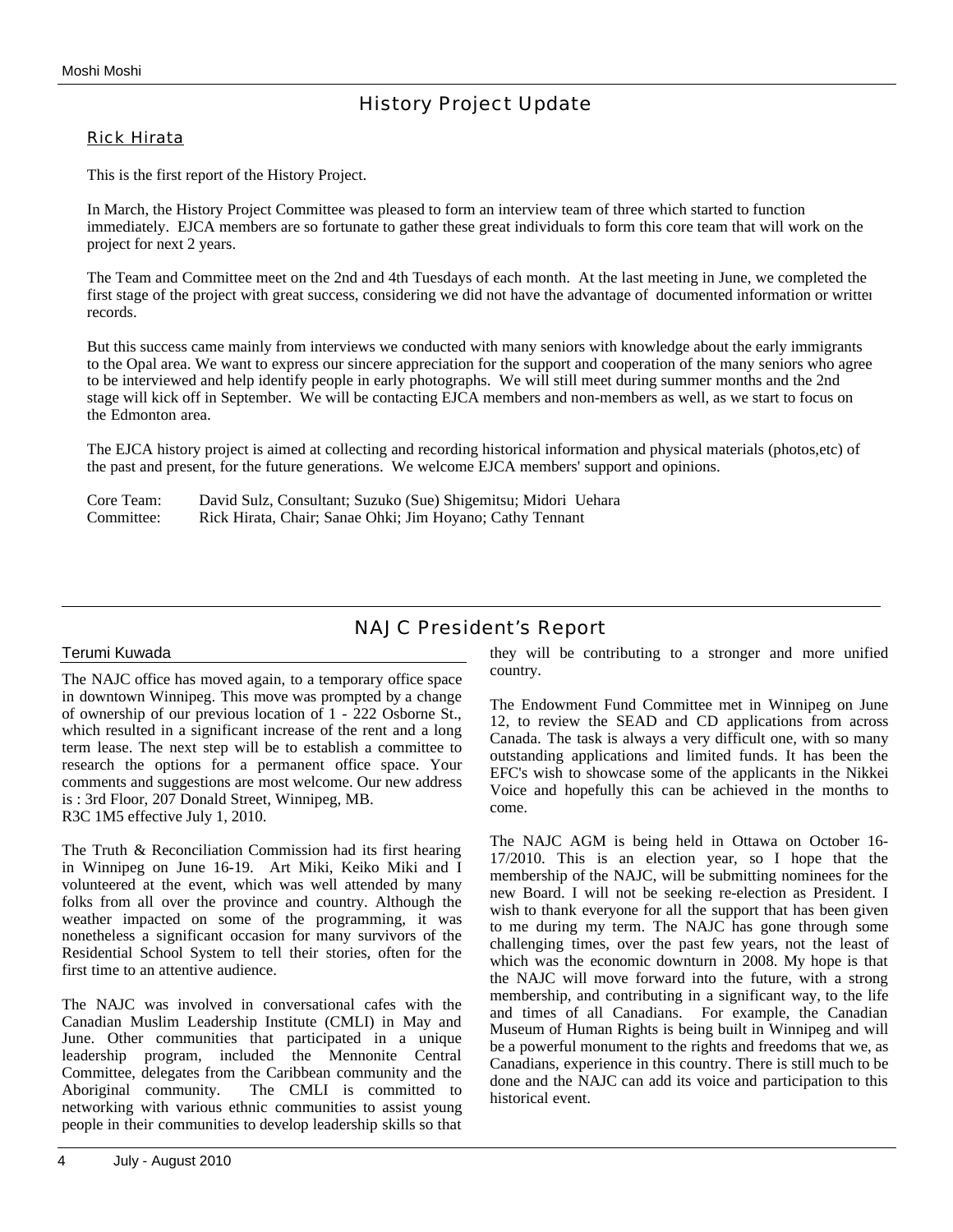## Kurimoto Japanese Garden - Spring Festival

On June 6, 2010, celebrating the 20th anniversary of the Kurimoto Japanese Garden at the University of Alberta Devonian Botanical Garden, the Spring Festival was held with more activities than previous years. EJCA Clubs and related groups demonstrated Japanese culture. Encouraged by a beautiful summer day, a record number of visitors came to the Garden and enjoyed the event.

After the opening ceremony, Consulate-General of Japan in Calgary Mr. Minemura planted a tree celebrating the 20th anniversary of the garden. The Kita no Taiko performed dramatic music. Shakuhachi and Koto added more traditional tunes to the concert.

At the Ozawa Pavilion, Matsukaze Tea Ceremony Club demonstrated a tea ceremony. Young students from the Japanese Language School dressed in kimono served tea to guests The girls in kimono were pretty and the view of the garden from the Tea House was gorgeous!

In the main building, the Chigiri-e Club displayed and demonstrated Chigiri-e arts. It was fun to try out a new dimension of art!

In the garden, Keifu-kai Calligraphy Club showed how to write Japanese characters using a brush. Surprisingly, many visitors tried out calligraphy and produced very nice art works. The Bonsai Club displayed their loving bonsai trees. Some trees have been cared by the club members for 20 to 30 years! Gojukai Karate Club joined the demonstration of martial arts. It seemed that the young karate club members were very proud of showing off their techniques.

The Awa Odori Group danced in beautiful costumes. The new formation was wonderful. Two men danced with Japanese masks on that added the spirit of the Awa Odori dance. At the end of performance, audiences joined the dance and had a great time.

Please refer to the pictures of the Festival.

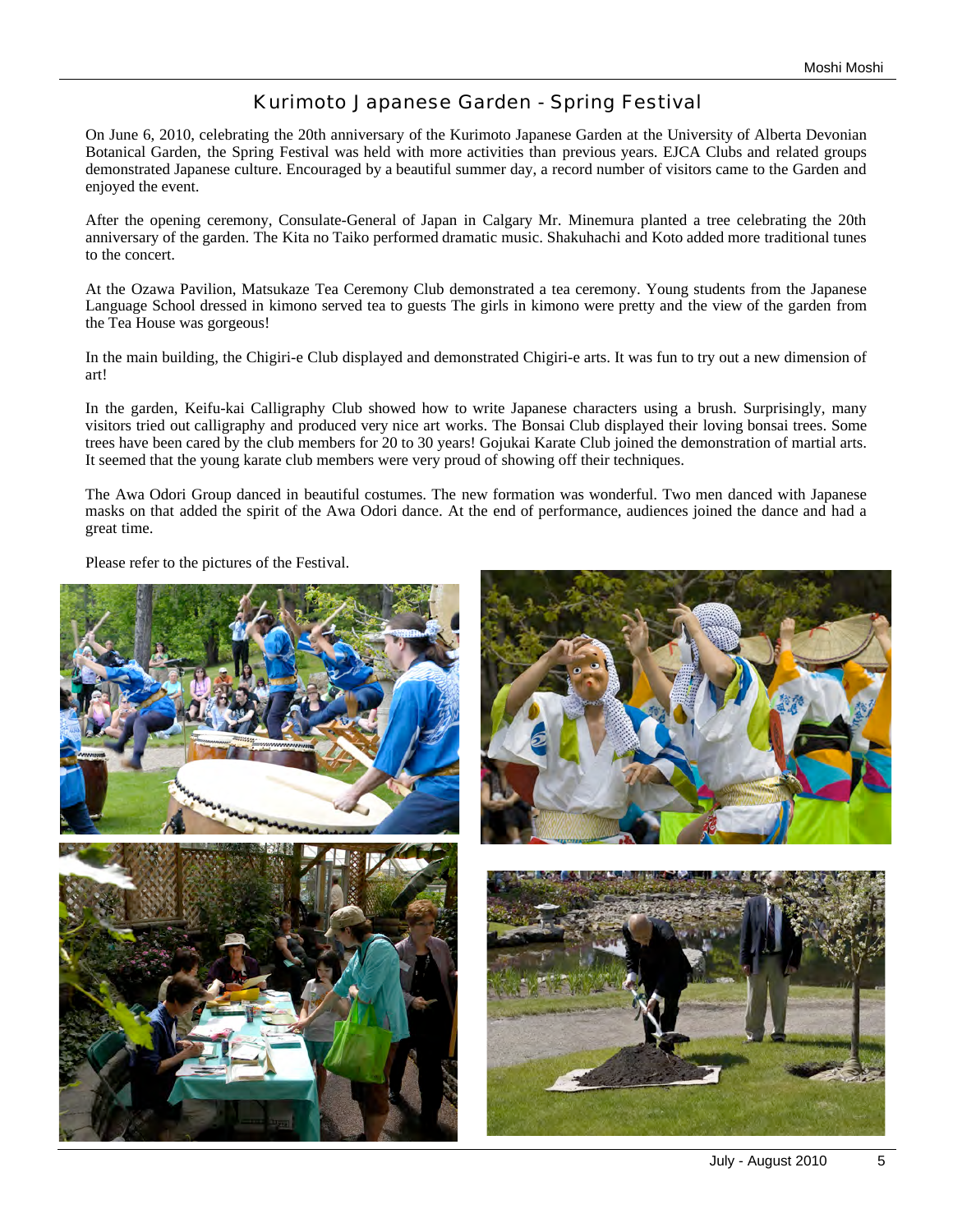## **Japanese Language Lessons for Beginners**

EJCA is again offering Japanese language classes to members starting October 5, 2010. The fee will rema a very reasonable \$50.00 for 10 two-hour classes.

Applicants need to fit the following requirements:

- 1. Have an understanding of/or have experienced Japanese culture in general.
- 2. Have a desire to continue Japanese language skill development in the future.
- 3. Be able to learn in an adult-student environment. Students must be at least 16 years old.

### **Details**

Date/time: October 5, 2010 - December 8, 2010 (ten Wednesdays) 7:00 - 9:00 pm

Location: EJCA Centre, 6750-88 Street, Tel: 780-466-8166

Tuition fees: \$50.00. If you do not have a textbook, it will be an additional cost, about \$20.00

Course content: Structured lessons in Japanese language using "Japanese for Busy People", discussion of Japanese culture and conversational practice guided by an instructor. A teaching assistant may be involved, depending on class size.

Registration closing date: Monday, September 20, 2010. Your enrollment in the class will be confirmed by September 24, 2010.

=======================================================================================

## **Application for EJCA Japanese Language Class in the Fall 2010**

Name (please print): \_\_\_\_\_\_\_\_\_\_\_\_\_\_\_\_\_\_\_\_\_\_\_\_\_\_\_ Signature: \_\_\_\_\_\_\_\_\_\_\_\_\_\_\_\_\_\_\_\_\_\_\_\_\_\_\_

E-mail address: \_\_\_\_\_\_\_\_\_\_\_\_\_\_\_\_\_\_\_\_\_\_\_\_\_\_\_ Home telephone: \_\_\_\_\_\_-\_\_\_\_\_\_\_-\_\_\_\_\_\_\_\_\_

Please check the following questions to confirm eligibility and provide information on skill level:

\_\_\_\_\_\_ I have an understanding and/or experience of Japanese culture in general.

\_\_\_\_\_\_ I intend to continue to develop my Japanese language skills in future.

\_\_\_\_\_\_ I am not fluent in Japanese language; I consider my Japanese language skill level at:

\_\_\_ Total beginner (no Japanese language skills)

**Some language skills but still a beginner** 

**EXED Some language skills and am beginner/intermediate** 

\_\_\_ Other - specify \_\_\_\_\_\_\_\_\_\_\_\_\_\_\_\_\_\_\_\_\_\_\_\_\_\_\_\_\_\_\_\_\_\_\_\_

\_\_\_\_\_\_ I am a member of EJCA and able to learn in an adult-student environment.

I attended Japanese class(s) offered by EJCA previously: \_\_\_\_\_\_\_ Yes, \_\_\_\_\_\_\_No I require a textbook: The Mo

Send the application form and a cheque of \$50.00 (payable to EJCA) to the EJCA Office at 6750 88 Street, Edmonton, T6E 5H6, by Monday, September 20, 2010. Efforts will be made to ensure there are sufficient students at similar skill levels to make the classes effective. Fees will be refunded if we are unable to accer your application.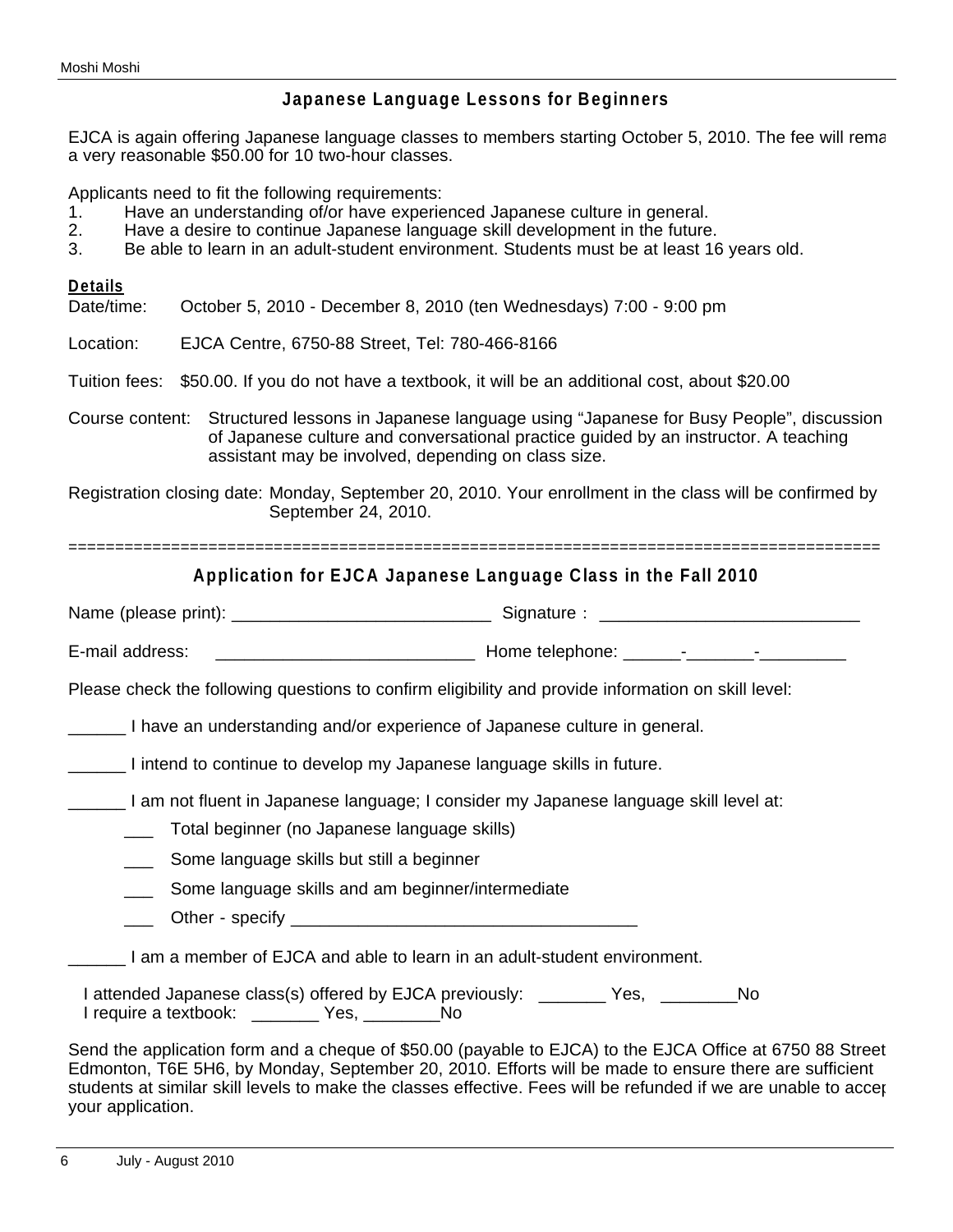# **VOLUNTEER AND DONOR APPRECIATION**

EJCA's activities have been successfully carried out with the help of many volunteers and a variety of donations. The EJCA Board members think it is very important to recognize volunteers and donors in a consistent manner. So this year, volunteers and donors for each activity will be reported in the Moshi Moshi as an independent article.

If your name is missing from the list, please inform Cathy Tennant so it can be noted in the next Moshi Moshi. Please help us to maintain an accurate list.

#### **Kurimoto Japanese Garden Spring Festival**, held on June 6, 2010

The Kurimoto Japanese Garden Festival was not EJCA sponsored activity but many clubs and related groups participated and contributed greatly to the success of the event.

EJCA-affiliated clubs and groups that volunteered: Chigiri-e, Calligraphy, Awa Odori, Gojukai Karate, Tea Ceremony, Bonsai and Kita noTaiko.

#### **Donations for Heritage Festival:**

A number of items have been generously donated and these will be acknowledged in the next issue.

## **Matsu no Kai Lunch and Bake:**

Chizuko Kimura

**Donation**

**Jack and Sue Iwabuchi** of Sherwood Park, AB, for a generous monetary donation.





Kurimoto Garden Spring Festival - June 6, 2010

| Calendar of Upcoming Events |                                                                                        |  |  |
|-----------------------------|----------------------------------------------------------------------------------------|--|--|
| July 24, 2010               | Chiken skewering for Heritage Festival, at the Centre beginning at 9:00 am             |  |  |
| July 28, 2010               | Matsu no Kai Meeting and Lunch, at the Centre beginning at 11:00 am                    |  |  |
| July 31 - $/aug\ 2, 2010$   | Heritage Festival at Hawrelak Park                                                     |  |  |
| August 25, 2010             | Matsu no Kai Meeting and Lunch, at the Centre beginning at 11:00 am                    |  |  |
| September 14, 2010          | EjCA Board Meeting, at the Centre beginning at 7:00 pm                                 |  |  |
| September 22, 2010          | Matsu no Kai Meeting and Lunch, at the Centre beginning at 11:00 am                    |  |  |
| October 3, 2010             | EJCA AGM, Program & Activities Showcase and Dinner, at the Centre beginning at 4:00 pm |  |  |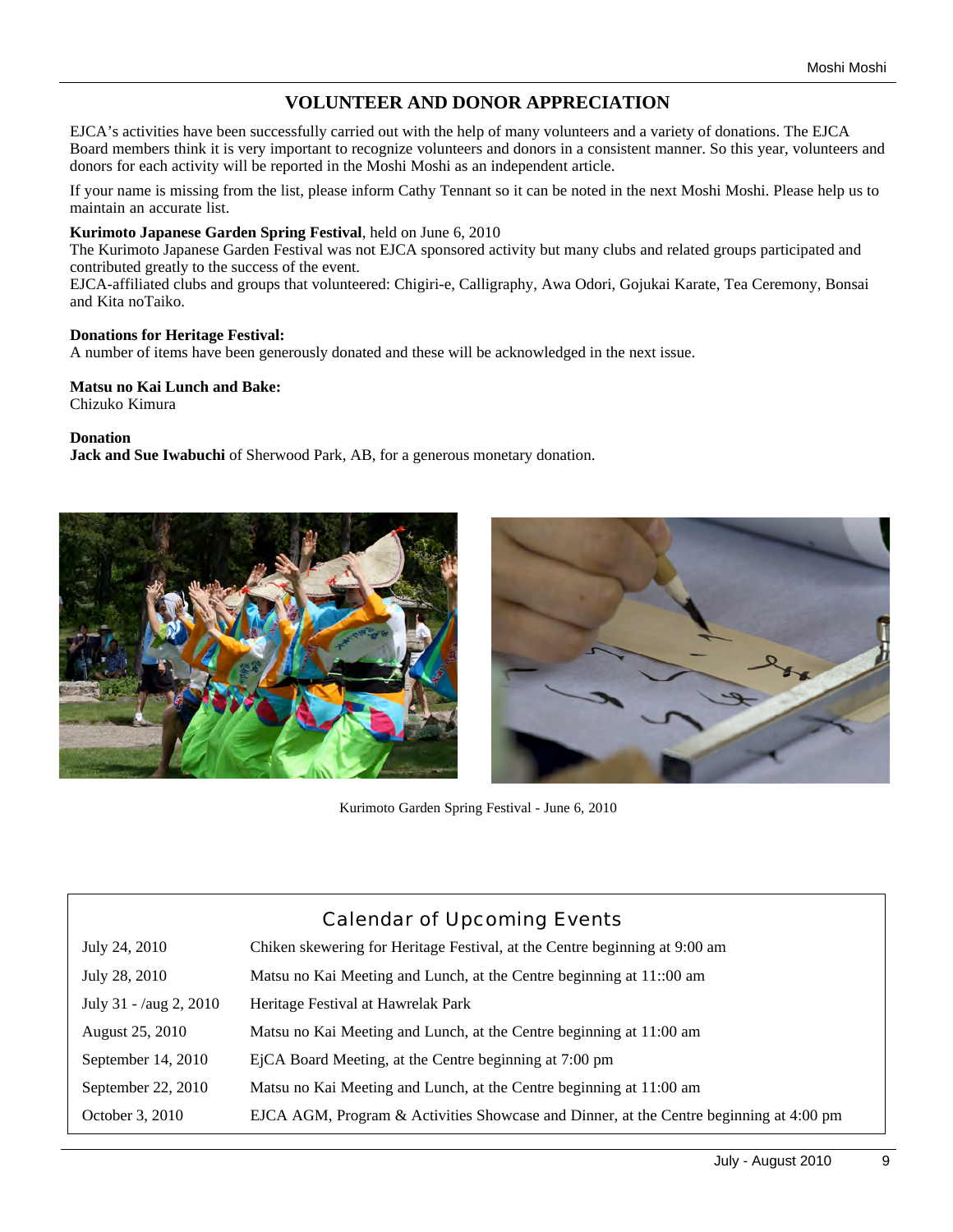## Directory of EJCA & Affiliated Clubs & Organizations

#### **Sabaki Go Club**

Purpose: To learn and enjoy playing Go for all ages Meetings: Tuesday evenings from 7:00 pm Contact: Chuck Elliot at 452-1874, <Chuckbrenda@shaw.ca> Website: <www.sabaki.org>

#### **The Edmonton Gojukai Karate Club**

Tuesdays and Thursdays (except holidays) Children, 7-12 years of age: 6:00-7:00 PM Youths, 13-17 years of age: 7:00-8:15 PM Contact: John Priegert - 436-1825, <priegert@telus.net>

#### **Edmonton Kendo & Naginata Club**

Meetings: 2nd & 4th Fridays at 7:00 pm website: www.eknc.org Contact: info@eknc.org

#### **Kita No Taiko**

Japanese Drumming Group Practices: Monday and Wednesday from 7 pm Contact: 431-0300 or <info@kitanotaiko.ca> Website: <www.kitanotaiko.ca>

#### **Keifukai of Edmonton**

Japanese Brush Calligraphy Contact: Kazuko Hirata - 780 438-2747

#### **Chigiri-e Art**

Torn paper art work creation Contact: Keiko Frueh - 780 436-5843

#### **Wakaba Kai**

Traditional Japanese Dance Contact: Keiko Frueh - 780 436-5843

#### **Metro Edmonton Japanese Community School** Japanese language instruction Contact: <sakaguchisensei@hotmail.com> Website: <www.ualberta.ca/~tkin/MEJCS-index.htm>

**Edmonton Nihongo Kids Club** (Japanese communication club for kids) Tuesdays from 10:00 am

#### Contact: Mizuho - 780 472-1580 **Women's Gojukai Karate Club**

Contact: Dana Nawata at dnawata@shaw.ca

#### **Awa Odori**

Japanese Folk Dance Practices: 2nd Sunday of each month, 10:00 am - 12:00 noon Contact: Emiko Kinoshita at 780-451-6196

#### **Chorus Club**

Practices: 1st and 3rd Fridays from 6:30 to 8:30 pm Contact: Emiko Kinoshita at 780 451-6196

### **Bonsai Club**

Meetings: 3rd Wednesday of each month, 7:30-9:30 pm Contact: Les Dowdell at <hokkoku@telusplanet.net>

#### **Karaoke Club**

Practice: 1st & 3rd Fridays at 8:30-11:00 pm Contact: Takashi Ohki at 780 459-3862

#### **BANZAI** K.J Food Store 한국식품 Korean Japanese Foods & Wares EDMONTON - CALGARY **CASUAL JAPANESE** Jung, Young Kee RICE BOWL UDON - BENTO Tel.780-463-5458 Cell.780-405-7017 3116 Parsons Road. SUSHI PARTY TRAY Fax.780-463-3864 Edmonton, AB T6N 1L6 安くて早い - **Inexpensive and quick!** Gate Way Parsons 3116 Parsons Rd N.W. Blyd Rd. L(99St) Edmonton, AB T6N 1L6 OPEN DAILY 11:00 AM - 8:30 PM  $3.4$  Ave 4608 Calgary Trail, Edmonton **Korean Foods Store** Tel & FAX: 780-484-8288 한국식품  $2.3$  Aye. Web: www.BanzaiRestaurant.ca• Mon~Sat 10:00 a.m till 8:00 p.m Sun & Holiday 1:00 p.m till 6:00 p.m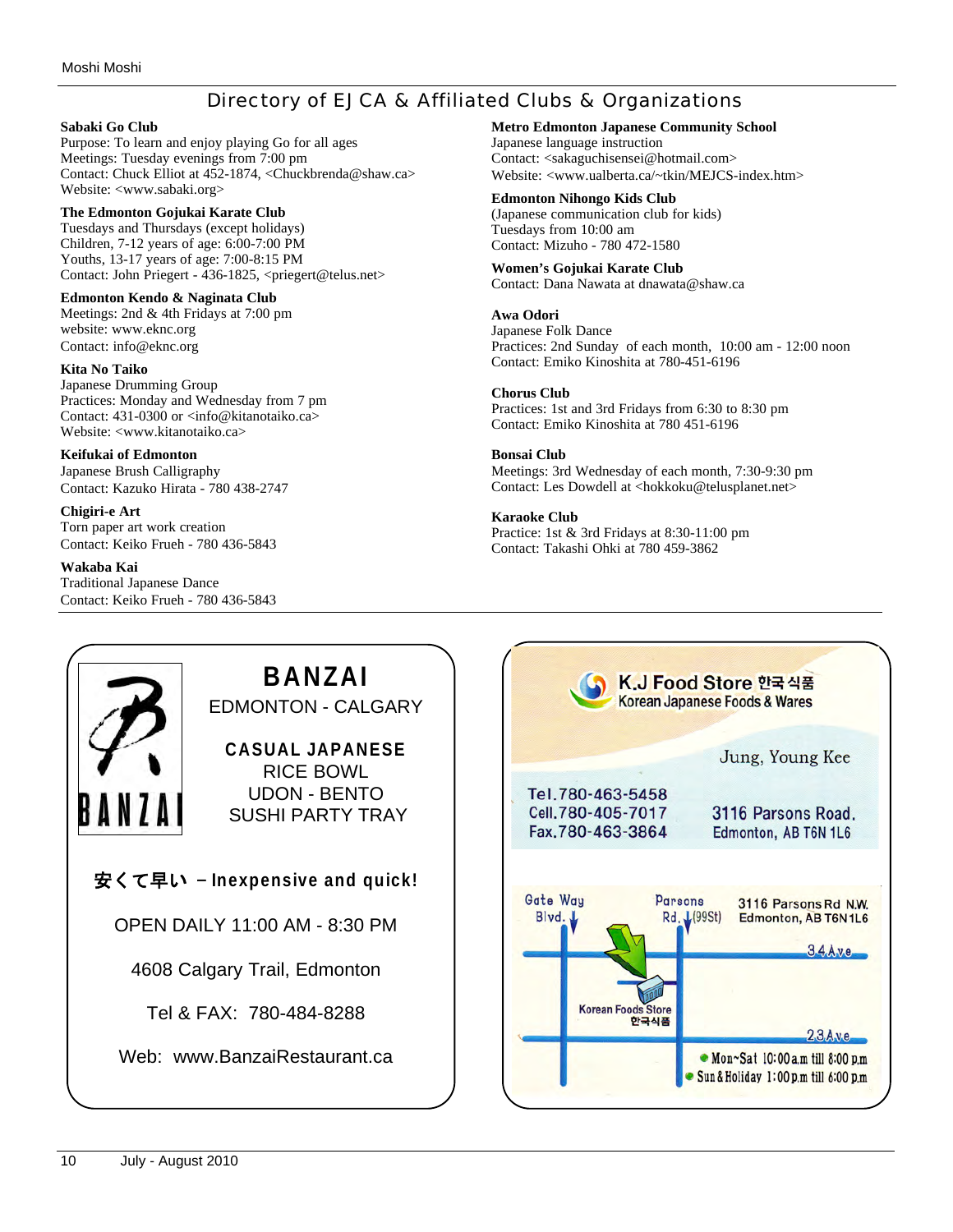# 『]快適』『清潔』をお求めのあなたへ

*Enjoy the comfort of the latest hi-tech bidet*

*Unlike a traditional bidet, you sit on a heated seat while using the multi-functions of the Personal Hygiene System.* 



**For information or purchase, please contact ASA (Aita Sales Agent) Phone (780) 922-4313 Fax (780) 922-4593 e-mail: msaita@oanet.com**



15TH FLOOR **FIRST EDMONTON PLACE** 

YOKO AZUMAYA BARRISTER & SOLICITOR

10665 JASPER AVE. EDMONTON, AB T5J 3S9 TEL 780.423.8905 FAX 780.423.8946

日本人弁護士がいます。 約30分の無料相談に応じます。

DIRECT 780.412.2707

yazumaya@ackroydlaw.com www.ackroydlaw.com



10125-121 Street Edmonton, Alberta **T5N 3W9** 

Phone: 780-488-9757

# SHIG'S FLOWERS

945 Ordze Road (just off Wye Road) Sherwood Park, Alberta

Telephone: (780 )464-5465 Fax: (780) 449-4597 E-mail: mshig@shaw.ca

# TONY the TAILOR

## ALTERATION SPECIALIST **JUNKO DARASENG**

Specializing in LEATHER, FUR & SHEEPSKIN All types of mens & ladies clothes, coats & jackets Dry Cleaning Available

10172 - 104 Street Edmonton, Alberta T5J 1A7 **Telephone 426-4654**

寿司わさび

*Sushi WASABI*

**5714 - 111 Street Edmonton, AB**

**Business Hours** Tues-Thurs: 5 PM - 9:30 PM Fri: 5 PM - 10 PM Sat: 5 PM - 10 PM Sundays & Holidays: 5 PM - 9 PM CLOSED Mondays

> **Phone: 433-0533 Fax: 413-4138**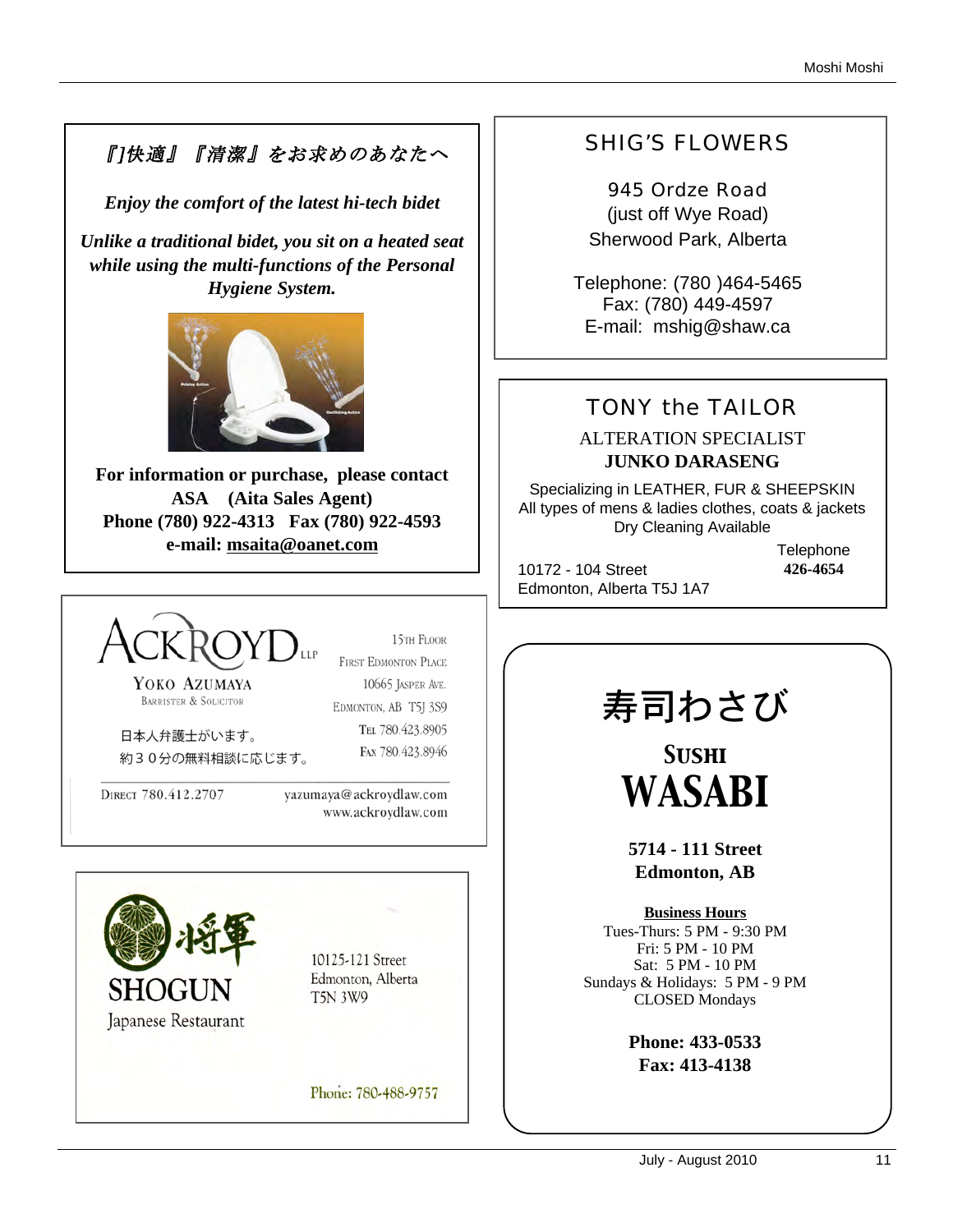# エドモントンを離れることなく80の国を訪問しましょう!

エドモントン・へリテージ・フェスティバルは世界中の方々の国の音楽、食べ物、アート、文 化を楽しむ素敵な機会です。

5十万人のお客さんが訪れるこのフェスティバルの35周年を祝いましょう。日本館を含む多くの パビリオンは今年はメニューに特別な料理を加えるようにと頼まれました。日本館はいつもの 美味しい食べ物に加えて、「素麺」を提供します。

| 場所: | ホーレラック公園 |             |
|-----|----------|-------------|
| 時間: | 7月31日(土) | 正午から午後9時    |
|     | 8月1日 (日) | 午前10時から午後9時 |
|     | 8月2日 (月) | 午後10時から午後7時 |

交通;公園へ車は入れません。Park and Rideをご利用ください(ETSで場所と時間を調べてく ださい)

# 日本文化を提供しながら楽しい時を過ごしましょう⋯

毎年、ボランティアーが日本館の存在を可能にします!フェスティバルまで、またその期間中い ろいろな楽しい方法で日本館を助けることができます。

焼き鳥の串刺し、日本館の組み立て、日本館でフェスティバル期間中働くことなどでお手伝いく ださい。フェスティバル期間中はキッチンでの仕事、写真ブースでの仕事、即売テーブルでの仕 事、技術的な面での仕事(例えば、オーディオなど)などがあります。

皆さんのお手伝いが必要です!⋯質問やボランティアーをしたい方、ボランティアー・コーディ ネーター:ケイコ・マルモへご連絡を。

flamingswords@hotmail.com またはfax:780-465-0376 (attention: Keiko Marumo, Heritage Days Volunter Coordinator)

ボランティアー応募用紙をご覧ください。またケイコへ連絡するとメールで用紙を送ります。

# カレンダーに記録してくださいー2010年EJCA年次総会

2010年10月3日(日)

オープンハウス: 午後4時から5時 ミーティング: 午後5時15分から5時45分 デナー: 午後6時から7時半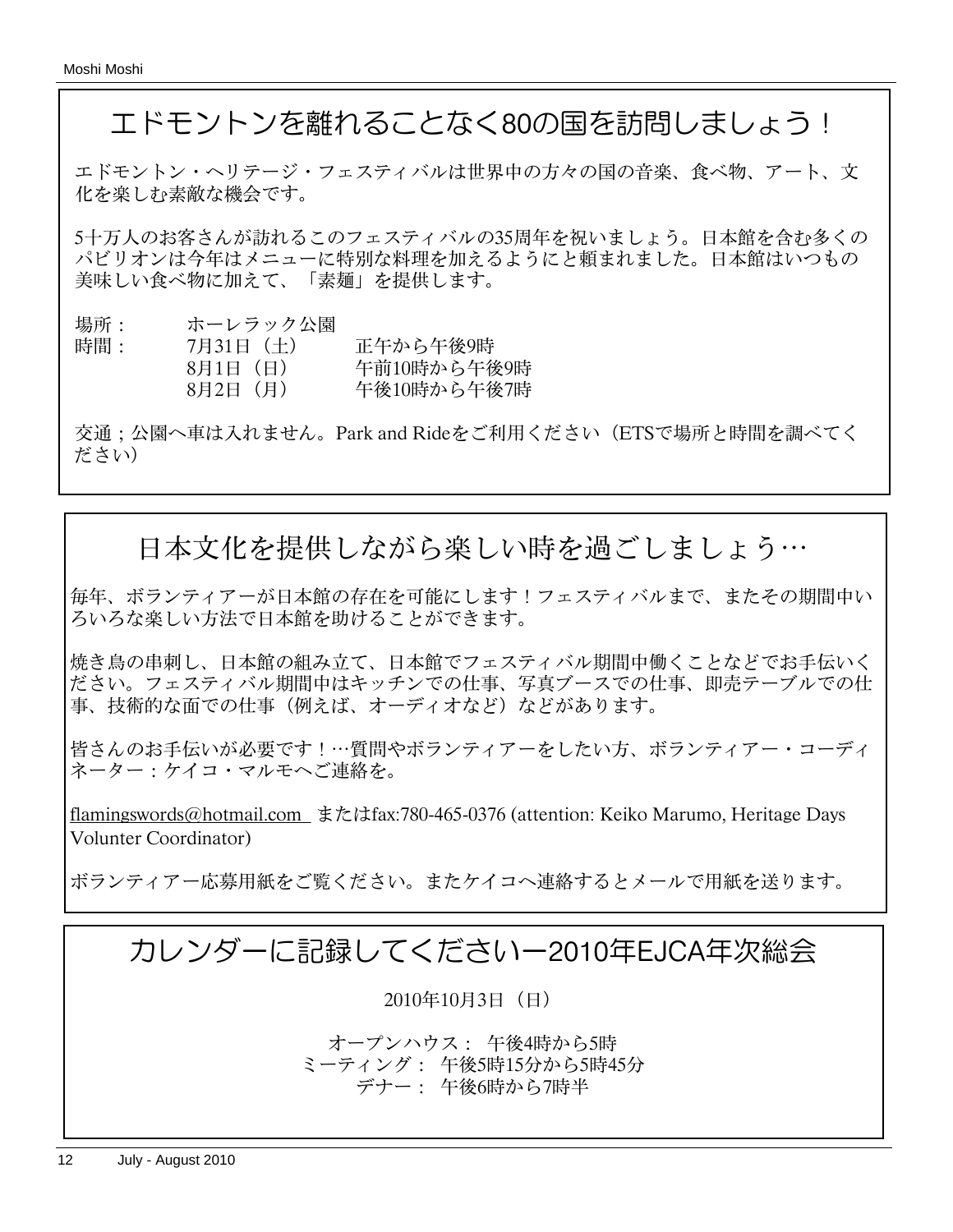# EJCA会長の言葉

#### キャシー・テナント

今年の夏は何と言う異常な気候なのでしょう。私の庭で 元気なのは雑草だけです。ひょろひょろとしたトマトの 枝をもっと強くするのに充分な日光は果たして来るのか と思っていると、今年は時間が速く過ぎて行ったことに 気がつきます。

栗本庭園での春期祭は6月に行なわれ、大勢のEJCA会員 はそれぞれのクラブやグループから参加しました。暖か い、天気の良い日で、庭園を散策し、日本文化の色々な 面を見せる多くの展示やデモンストレーションを楽しむ には最高の日でした。

ヘリテージ・フェスティバル

ー焼き鳥デー:7月24日

ーフェスティバル:7月31日、8月1日、2日

そうです、今年もその時がきました。日本館はボラン ティアー(会員、非会員、家族、友達)が時間と努力を 提供してくれるから存在するのです。日本文化を一般の 人たちと分かち合う楽しい交流の時です。

恥ずかしがらずに、あなたの熱意と技量を提供してくだ さい(詳細は同封の広告をご覧下さい)。家族やお友達 をお連れください。どなたでも歓迎しますし、まだ沢山 の助けが必要です!

年次総会(AGM)ー2010年10月3日の午後 告白します。5年前以前は私はほとんどAGMに出席した ことがなかったのです。そして出席したとしてもそれは ミーティングの後のリンナン・ガーデンでのデナーが目 当てでした。そう、それほど昔のことです。

ここ数年、役員になってから、協会が継続して行くため にはいかにAGMが大事なことかを理解しました。役員会 のこの一年間の活動やEJCAの経済状態、意見やアイデア を提供し、そして協会運営や会員に影響する事柄に投票 する機会なのです。

多くの方々は知らないかもしれませんが。もし投票が行 なわれるとすると、投票権を持つ会員の最低25名が出席 していなければなりません。AGMで私たちは何時も次期 の役員を選出するために投票します。ですからAGMで充 分な人数が居ないと次の年の役員を選出できないので す。

過去数年間、私たちはAGMの午後をもっと協会を知る機 会にし、またミーティングやAGM活動、AGM後のデ ナーを通して他の会員達に会いう機会にしようとしてき ました。AGMの日が普通の他のミーティングではない特 別な日になることを願っています。

今年はどうか参加してください。その日はミーティング の前にはEJCA関連のグループやクラブの活動の紹介があ り、素晴らしいデナーで締めくくります。

残りの夏を楽しんでください。そして「雨また雨の明る い面は、水道料が低くなること」





Kurimoto Garden Spring Festival - June 6, 2010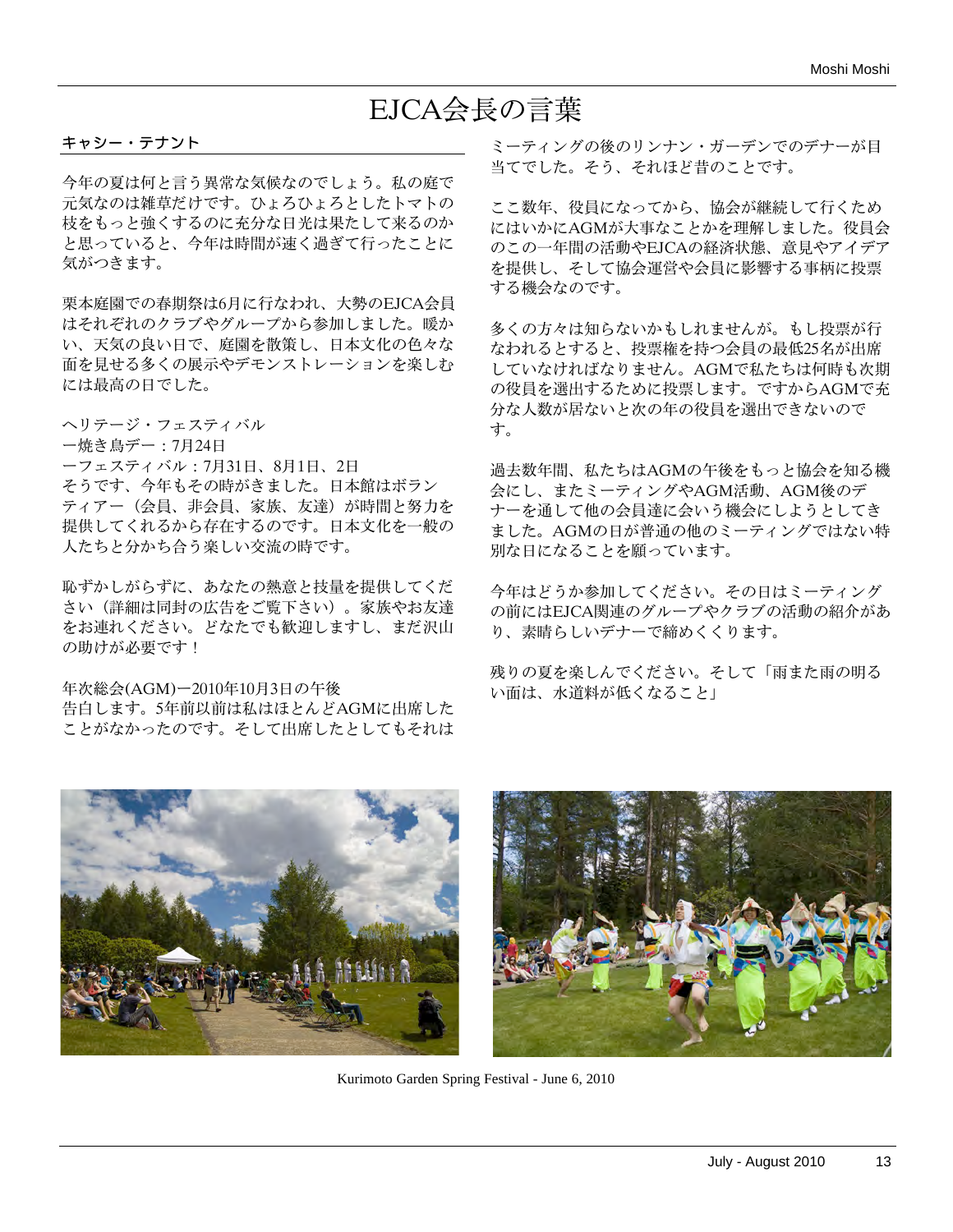歴史プロジェクト

#### リック・ヒラタ

これが歴史プロジェクトの最初のリポートです。

 今年3月、歴史プロジェクト委員会は3名のインタビューをする人たちのチームを立ち上げ、ただちに動き始めました。EJCAは 幸運にもこの3名で中心チームを組むことができ、これから2年間このプロジェクトのために働きます。

チームと委員会は毎月第2、第4火曜日に会合します。6月の最後のミーティングでは記録されている情報などがないにも関わら ず。このプロジェクトの第一段階を成功俚に終える事ができました。

成功したのはオパール地区に住んでいた初期の移民について知っているシニアの皆さんをインタビューしたことによります。イン タビューに応じていただき、初期の写真の中の人たちを識別してくださった多くのシニアの皆様に感謝いたします。私たちは夏の 間も会合し、9月には第二段階を始めます。エドモントン地域に焦点を当てるためEJCA会員、非会員の皆様に連絡いたします。

EJCA歴史プロジェクトは次世代のために歴史的また現在の情報や物品(写真など)を集め記録するものです。EJCA 会員の支持 と意見を歓迎いたします。

中心チーム:ディビット・サルツ(コンサルタント)、スズコ・シゲミツ、ミドリ・ウエハラ 委員会:リック・ヒラタ(委員長)、サナエ・オーキ、ジム・ホヤノ、キャシー・テナント

## ベルモント在住のヒロエさん、子供の本を出版

2、3日前、ビクトリアからの帰り道、Valemountでコーヒー・ショップに立ち寄った時、その街の新聞を何気な く手にしました。その中に興味のある記事が載っていました。Valemountに住んでいるセイジ・ヒロエと言う人 が子供の本を出版した記事でした。ヒロエさんは絵も文も自分で書いたそうで、彼の妻の父親と日本人漁師の友 情を書いた本です。ヒロエさんは以前エドモントンに住んでいたと言っています。500部印刷したそうです。 EJCAの図書にも一冊欲しいですね。英語と日本語の二カ国語で書かれています。

### **Application for EJCA Japanese Language Class in the Fall 2010**

Name (please print): \_\_\_\_\_\_\_\_\_\_\_\_\_\_\_\_\_\_\_\_\_\_\_\_\_\_\_ Signature: \_\_\_\_\_\_\_\_\_\_\_\_\_\_\_\_\_\_\_\_\_\_\_\_\_\_\_

E-mail address: \_\_\_\_\_\_\_\_\_\_\_\_\_\_\_\_\_\_\_\_\_\_\_\_\_\_\_ Home telephone: \_\_\_\_\_\_-\_\_\_\_\_\_\_-\_\_\_\_\_\_\_\_\_

Please check the following questions to confirm eligibility and provide information on skill level:

I have an understanding and/or experience of Japanese culture in general.

\_\_\_\_\_\_ I intend to continue to develop my Japanese language skills in future.

I am not fluent in Japanese language; I consider my Japanese language skill level at:

\_\_\_ Total beginner (no Japanese language skills)

\_\_\_ Some language skills but still a beginner

\_\_\_ Some language skills and am beginner/intermediate

Other - specify

\_\_\_\_\_\_ I am a member of EJCA and able to learn in an adult-student environment.

I attended Japanese class(s) offered by EJCA previously: \_\_\_\_\_\_\_ Yes, \_\_\_\_\_\_\_\_No I require a textbook: \_\_\_\_\_\_\_ Yes, \_\_\_\_\_\_\_\_No

Send the application form and a cheque of \$50.00 (payable to EJCA) to the EJCA Office at 6750 88 Street, Edmonton, T6E 5H6, by Monday, September 20, 2010. Efforts will be made to ensure there are sufficient students at similar skill levels to make the classes effective. Fees will be refunded if we are unable to accept your application.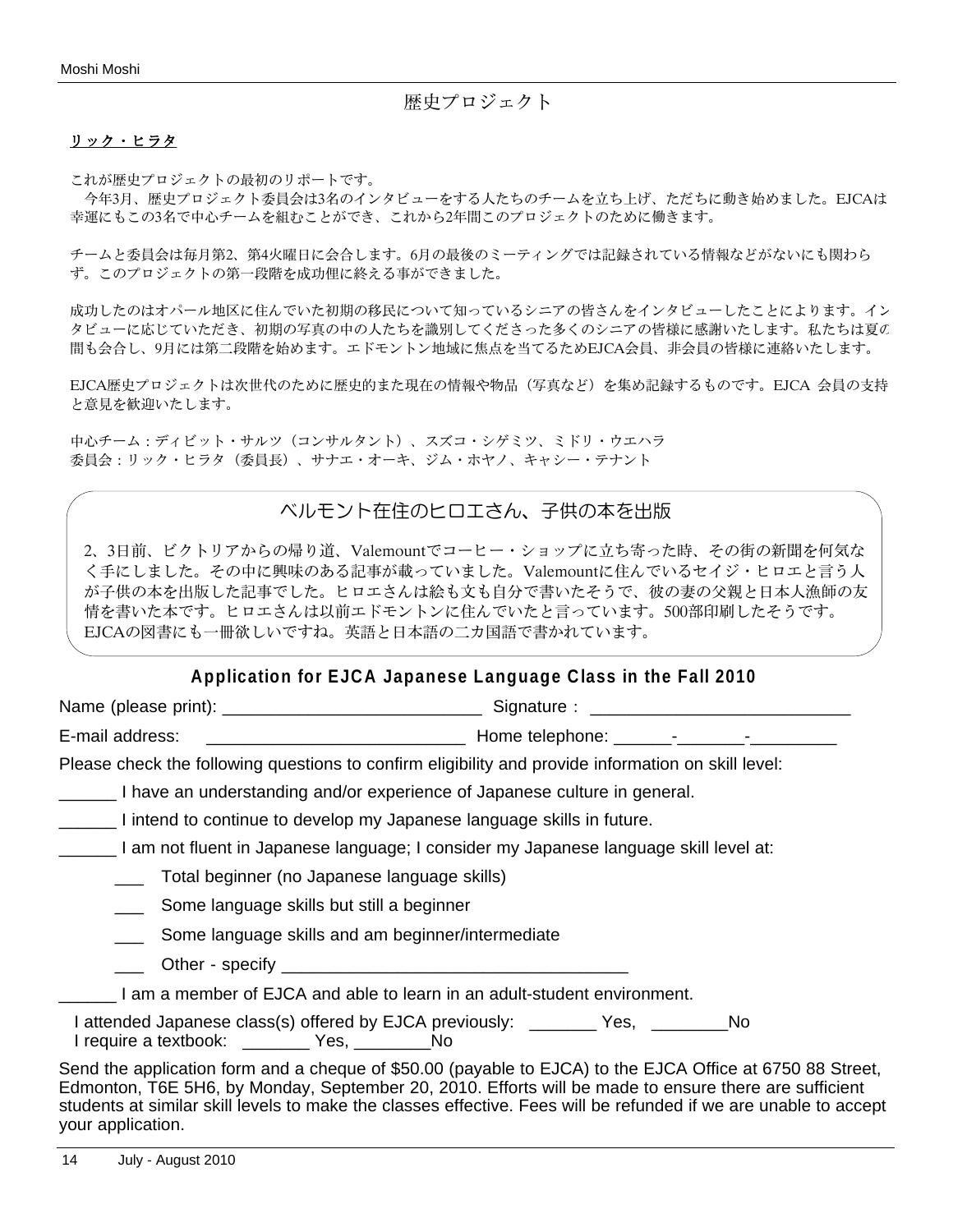Healthy Weight Management Part 2: Diet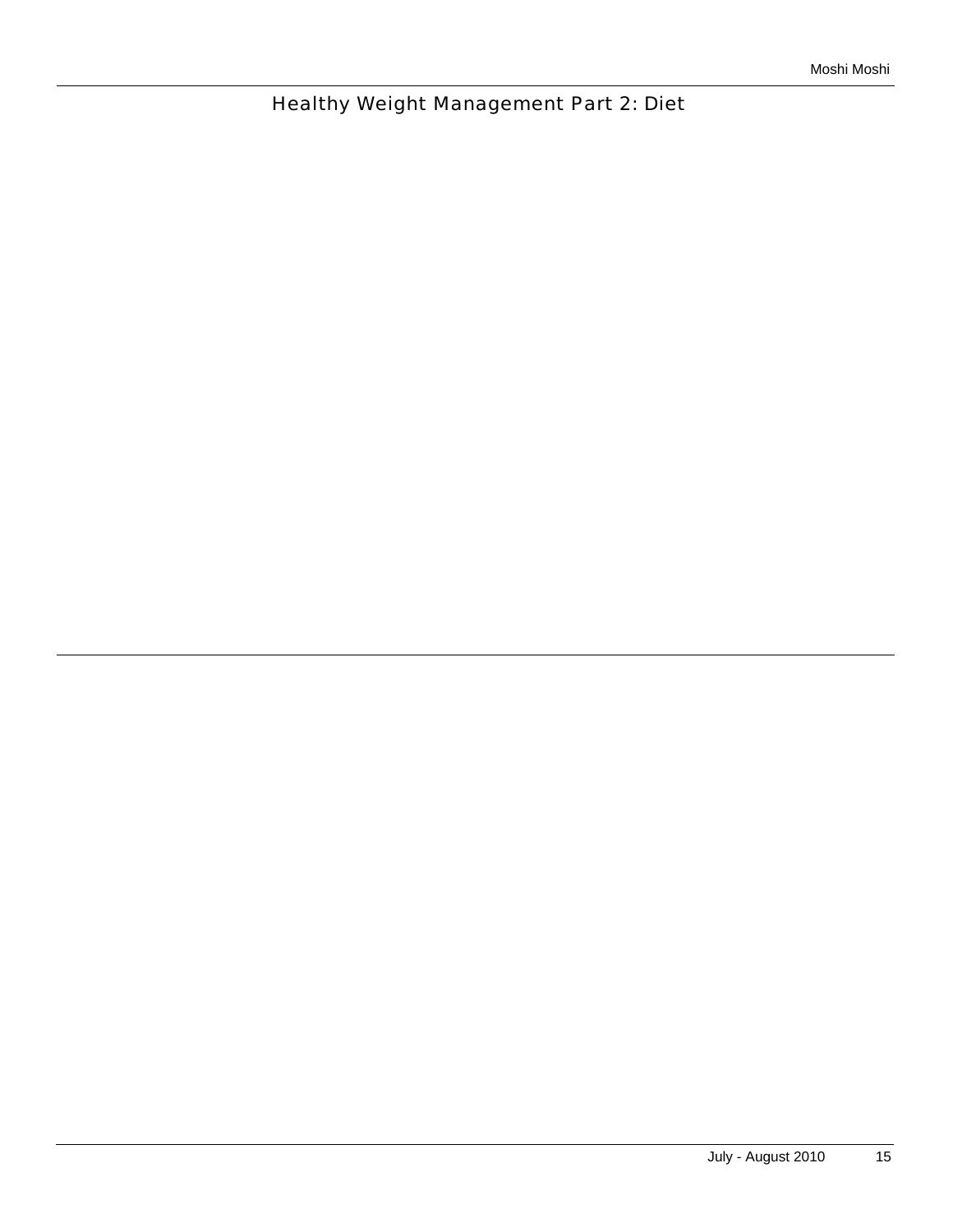

## Library Corner

The Library Committee will tell you what is happening at the Gordon Hirabayashi Library in this section of the Moshi Moshi. Information on new books and audio-visual materials and Library activities will be posted in this corner.

#### **1. New Materials in June and July 2010**

**Books Donated:** In June, we received a book from Dr. Chuji Hiruki. Many of us know Dr. Hiruki as a world famous biologist who was a professor at the University of Alberta. He published "Aru Guzen" (ある偶然). In this book, he collected episodes of people and history of the Goto Islands (五島列島) where he was born and raised. These islands are located to the north-west of Kyushu Island. The book is in Japanese. I hope he will publish an English version.

Ron Roswell kindly bought books in English at Edmonton Public Library's book sales and donated 19 of them to our library. These books are about Haiku, Origami, Japanese Cooking, Bonsai, and others.

Brian Werner donated 4 Kenjutsu (Japanese swordsmanship; three in English and one in Japanese) books. They are a good introduction to Japanese swordsmanship and have a lot of pictures.

**Materials Purchased:** 5 books, 3 CDS of traditional Japanese music, and 17 movie DVDs were purchased.

The Table below shows all 39 movies we have in our library. The movies with English subtitles are indicated in the 'English Title' column.

| 監督        | <b>Director</b>     | 題                    | <b>English Title</b>                   |
|-----------|---------------------|----------------------|----------------------------------------|
| 陽一<br>東   | Yoichi AZUMA        | 風音                   | The Crying Wind, English Subtitles     |
| 蛭川<br>みか  | Mika HIRUKAWA       | さくらん                 | Sakuran, English Subtitles             |
| 昆<br>市川   | Kon ICHIKAWA        | おとうと                 | Otouto, No subtitles                   |
| 市川<br>昆   | Kon ICHIKAWA        | どら平太                 | Dora Heita, English Subtitles          |
| 市川<br>昆   | Kon ICHIKAWA        | 四十七士                 | 47 Ronin, English Subtitles            |
| 今村<br>昌平  | Shohei IMAMURA      | 楢山節考                 | The Ballad of Narayama, English Subs   |
| 十三<br>伊丹  | <b>Juzo ITAMI</b>   | マルサの女                | The Taxing Woman, English Subtitles    |
| 干三<br>伊丹  | <b>Juzo ITAMI</b>   | スーパーの女               | Supermarket Woman, English Subtitles   |
| 干三<br>伊丹  | <b>Juzo ITAMI</b>   | たんぽぽ<br>(VHS)        | Tampopo (VHS), English Subtitles       |
| 伊丹<br>干三  | <b>Juzo ITAMI</b>   | たんぽぽ<br>(DVD)        | Tampopo (DVD), English Subtitles       |
| 北野<br>武   | Takeshi KITANO      | 花火<br>[中国語字幕]        | Hanabi (Chinese subs) No English Subs  |
| 黒澤<br>明   | Akira KUROSAWA      | 夢                    | Dreams, English Subtitles              |
| 黒澤<br>明   | Akira KUROSAWA      | 影武者                  | Kagemusha, English Subtitles           |
| 黒澤<br>明   | Akira KUROSAWA      | 生きる                  | Ikiru, English Subtitles               |
| 黒澤<br>明   | Akira KUROSAWA      | 七人の侍<br>2            | Seven Samurai 2, English Subtitles     |
| 黒澤<br>明   | Akira KUROSAWA      | 七人の侍<br>$\mathbf{1}$ | Seven Samurai 1, English Subtitles     |
| 李相日       | Sang-il LEE         | フラガール                | Hula Girls, English Subtitles          |
| 宮崎<br>駿   | Hayao MIYAZAKI      | ルパン3世<br>カリオストロの城    | Castle of Caliostro, English subtitles |
| 宮崎<br>駿   | Hayao MIYAZAKI      | 風の谷のナウシカ             | Nausica, English subtitles             |
| 伸生<br>水田  | Nobuo MIZUTA        | 舞妓はーん                | Maiko Haaaaan!, English Subtitles      |
| 中島<br>哲也  | Tetsuya NAKASHIMA   | 下妻物語                 | Kamikaze Girls, English subtitles      |
|           | National Film Board |                      | Sleeping Tigers - Asahi Baseball Story |
| 小津<br>安二郎 | Yasujiro OZU        | 浮草                   | Floating Weeds, English Subtitles      |
| 篠田 正浩     | Masahiro SHINODA    | 心中天綱島                | Double Suicide, English Subtitles      |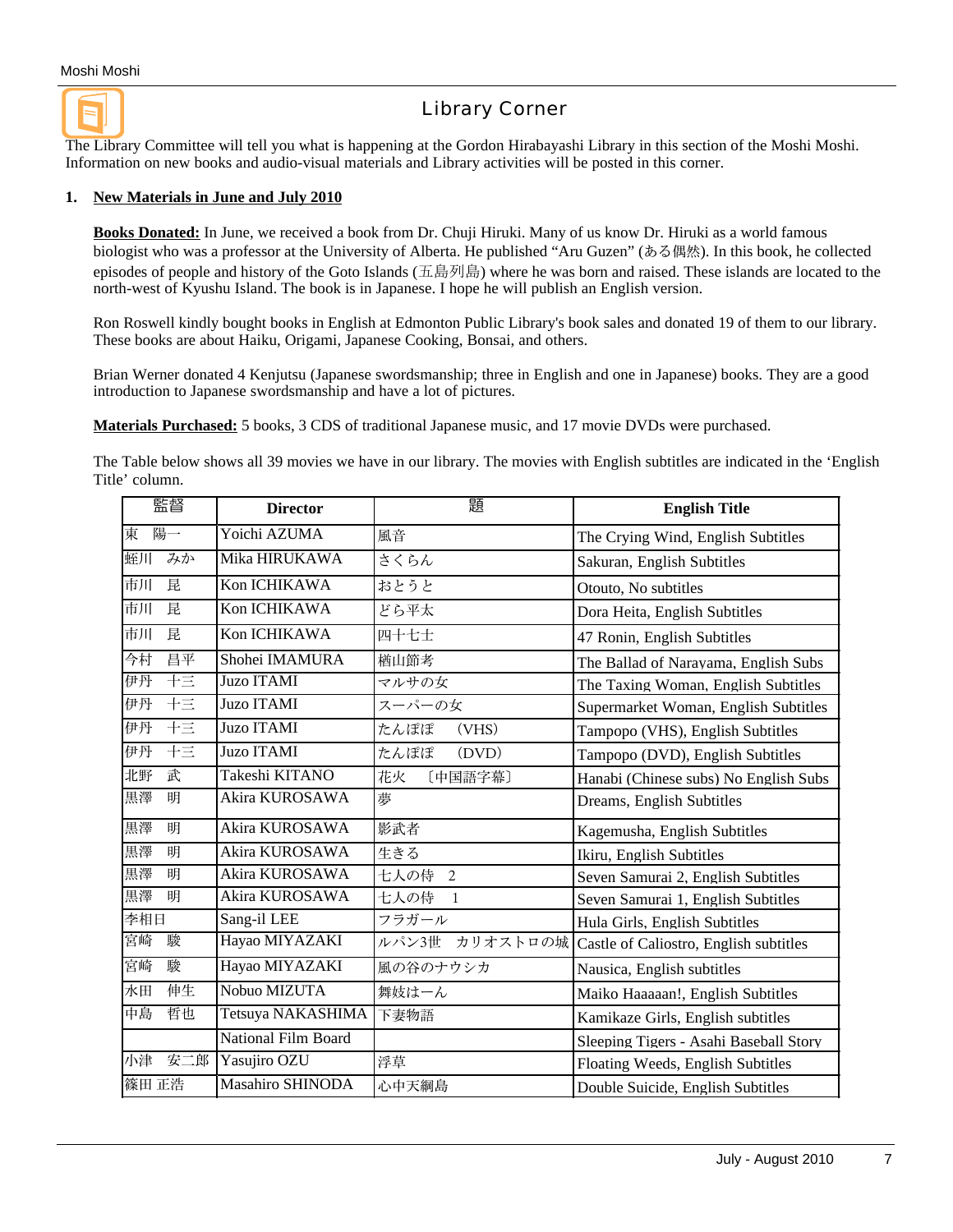| 監督        | <b>Director</b>       | 題                        | <b>English Title</b>                       |  |
|-----------|-----------------------|--------------------------|--------------------------------------------|--|
| 周防正行      | Masayuki SUO          | Shall We ダンス?            | Shall We Dance? - English Subtitles        |  |
| 高橋ともあき    | Tomoaki TAKAHASHI   禅 |                          | Zen - English Subtitles                    |  |
| 滝田<br>洋二郎 | Yojiro TAKITA         | おくりびと                    | Departures - English Subtitles             |  |
| 山田洋次      | Yoji YAMADA           | 寅さん1 男はつらいよ              | Tora-san 1 - Lovable Tramp, English Sub    |  |
| 山田洋次      | Yoji YAMADA           | 寅さん2続男はつらいよ              | Tora-san 2 - Cherished Mother, English Sub |  |
| 山田洋次      | Yoji YAMADA           | 寅さん3 男はつらいよ              | Tora-san 3 - His Tender Love, English Sub  |  |
| 山田洋次      | Yoji YAMADA           | 寅さん4 新男はつらいよ             | Tora-san 4 - Grand Scheme, English Subs    |  |
| 山田洋次      | Yoji YAMADA           | 男はつらいよ<br>知床慕情           | No Subtitles                               |  |
| 山田洋次      | Yoji YAMADA           | 男はつらいよ 純情編               | No Subtitles                               |  |
| 山田洋次      | Yoji YAMADA           | たそがれ清兵衛                  | The Twilight Samurai, English Subs         |  |
| 山田洋次      | Yoji YAMADA           | 愛                        | The Hidden Blade, English Subs             |  |
| 山田洋次      | Yoji YAMADA           | 武士の一分                    | Love and Honour, English Subs              |  |
| 山崎たかし     | Takashi YAMAZAKI      | 三丁目の夕日<br>$\mathbf{1}$   | Always 1, English Subtitles                |  |
| 山崎たかし     | Takashi YAMAZAKI      | 三丁目の夕日<br>$\overline{2}$ | Always 2, English Subtitles                |  |
|           |                       | ゴジラ - Final Wars         | Godzilla - Final Wars, English Subtitles   |  |

### **3. Review by Sanae Ohki**

Kateigaho Culture and Arts International Edition **(**家庭画報 日本文化と美術**)**: When I was wandering around a book store in Tokyo, a beautiful English magazine caught my eyes. It was a Culture and Arts book that is published twice a year by Kateigaho Publishing. I bought four back numbers for the library. The most current edition includes topics and pictures about "Beat the Heat in Edo Style - Traditionally the Japanese have been dealing with heat in summer by saying that heat is as much a frame of mind as an actual lowering of the ambient temperature: glass ware, Sudare (bamboo screens), Furin (wind chimes), Uchiwa (fans), light and shadow designs in the house, summer sweets, indigo color, and so on were used to achieve this frame of mind to live with summer heat.

## Children's Book in Two Languages

*Note: The following is an excerpt of an article from the July 7, 2010 edition of 'The Valley Sentinel' published in Valemount, BC, with permission from the author Joshua Estabrooks.*

The stories of our Valley's early settlers have fascinated and entertained local residents for generations. The aural history of these early pioneers has been collected in a number of historical books, but rarely in a form specifically for children.

Local resident Seiji Hiroe received the first copies of his children's book, "The Cowboy Fisherman" this week. The book is based on a story he was told about Slim Lebans, his wife Catherine's grandfather, and a fishing adventure Slim had while living and working on the West Coast.

The story is one of friendship, said Hiroe, between Slim and a Japanese fisherman named Tomizou, during the Great Depression. Slim was a man trying his hand at fishing to support his family, and Tomizou was a seasoned fisherman who took Slim under his wing. The story describes and incident where the ocean was dangerously choppy, and Slim had to use

his cowboy skills to save his and his son's life by lassoing a piling when their boat anchor disappeared into the ocean.

Hiroe drew all the illustrations himself, and wrote the words in both Japanese and English. "I thought it is a book that maybe I could publish in Japan too."

The whole process took Hiroe about 18 months, with encouragement and help from local residents.

Hiroe came to Canada to fulfill a dream of running a big ranch, but said he quickly focussed his goal on something more achievable. "I still have a small farm. At first I wanted to be on a big farm but quickly found out you need lots of money." He met Catherine while living in Edmonton, and they decided to move to Valemount together, and have been together ever since.